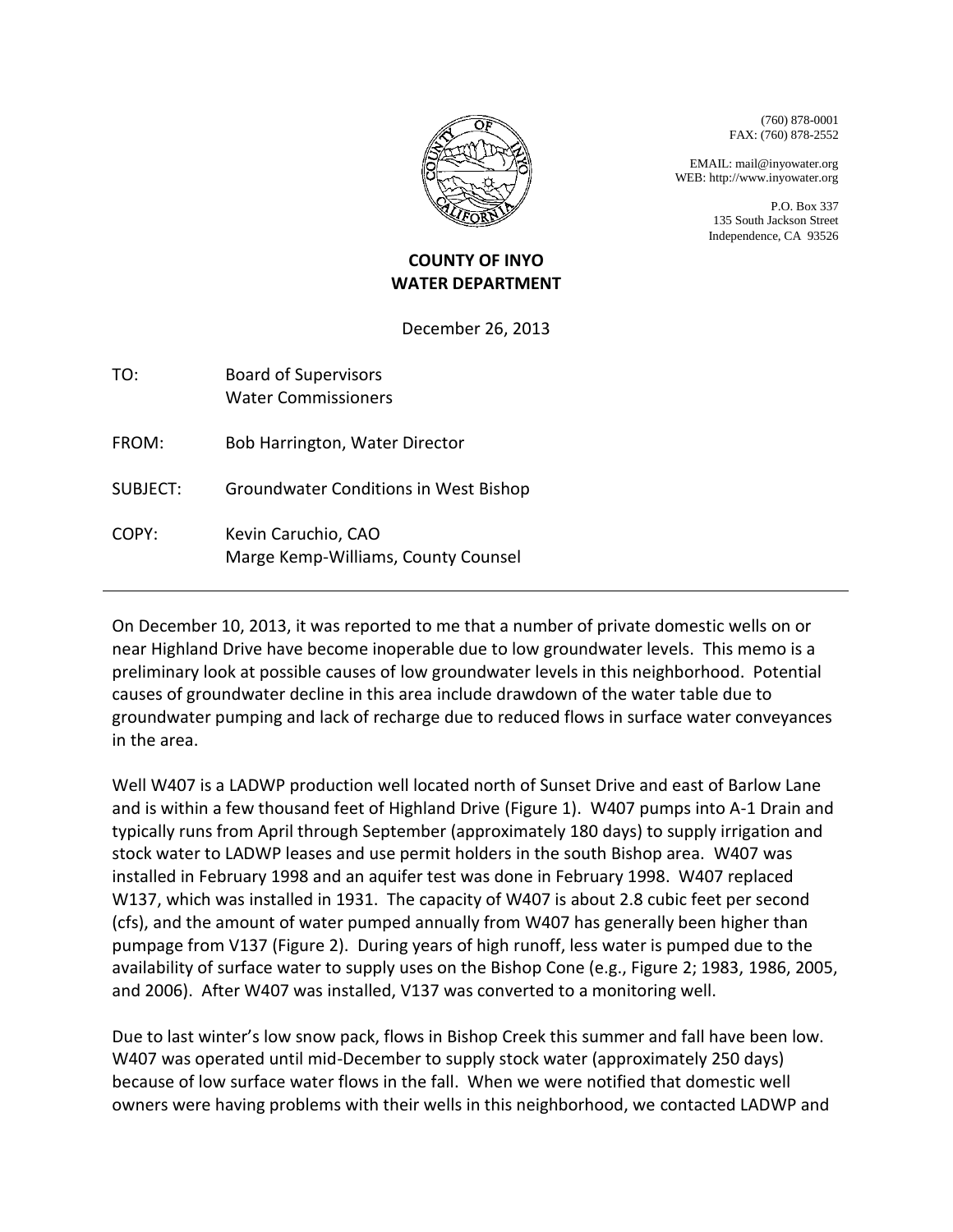jointly agreed to shut off W407 and started monitoring wells T389 and V137 to observe recovery of the water table so that we could ascertain if W407 was having a negative effect on nearby domestic wells. We also discussed with LADWP the possibility of running W408 (located approximately 1,500 feet east of the east end of Sunrise Dr.) to supply stock water. W407 was turned off on or about December 11, and water levels responded quickly in well V137, rising several feet in a few days; however, well T389 showed negligible recovery. As of December 20, neither W407 nor W408 were operating because warmer temperatures had brought creek flows up enough to supply stock water needs with surface water.

Figure 3 shows the history of water levels in T389. It is evident from Figure 3 that the water table at this site has historically increased about 3 to 6 feet over the summer, followed by a period of decline in the fall and winter. This seasonal pattern is caused by recharge from ditches and irrigation during the summer followed by a declining water table when ditch flows are reduced in the fall and winter (if this seasonal change depth to water were from pumping, it would decline in the summer and recover in the fall and winter – the opposite of what is observed). The average depth to water in T389 increased by a few feet in the late-1990's (Figure 3), possibly due to the increased pumpage from W407 compared to V137 (Figure 2). T389 showed no discernible response to reduced pumping in 2005 and 2006. The most recent measurements (taken by LADWP and the Water Department) shows depth to water over 16 feet, which is about 4 feet deeper than typical late-winter/early-spring low water table observed in prior years (Figure 3). Clearly, something unusual is occurring. Using the results from the 1998 aquifer test, we calculated the amount of additional drawdown that would occur at T389 due to extending the period of operation of W407 from 180 days to 250 days. This rough calculation showed that drawdown at T389 would increase by about one foot. The amount of additional drawdown that would result on Highland Drive would be less because it is further from W407.

The Water Department has no recent pumping records for wells in the area or data from monitoring wells, except for measurements made over the last week by LADWP on T389, V137, and a few other wells. Based on these data and the historical patterns of pumping, surface water management, and water table fluctuations in the area, it is probably that the recent declines in the water table are due to lack of recharge from surface water conveyances.

The Long-Term Water Agreement's provisions concerning private wells are appended.

## Conclusions:

- 1. Groundwater levels are at the lowest levels in the S. Barlow/Highland Dr. area since the early 1970's, as shown by Figure 3.
- 2. This year, W407 was operated for longer into the fall than is usual, but the resulting additional drawdown is not large enough to be the cause of problems occurring with domestic wells on or near Highland Drive.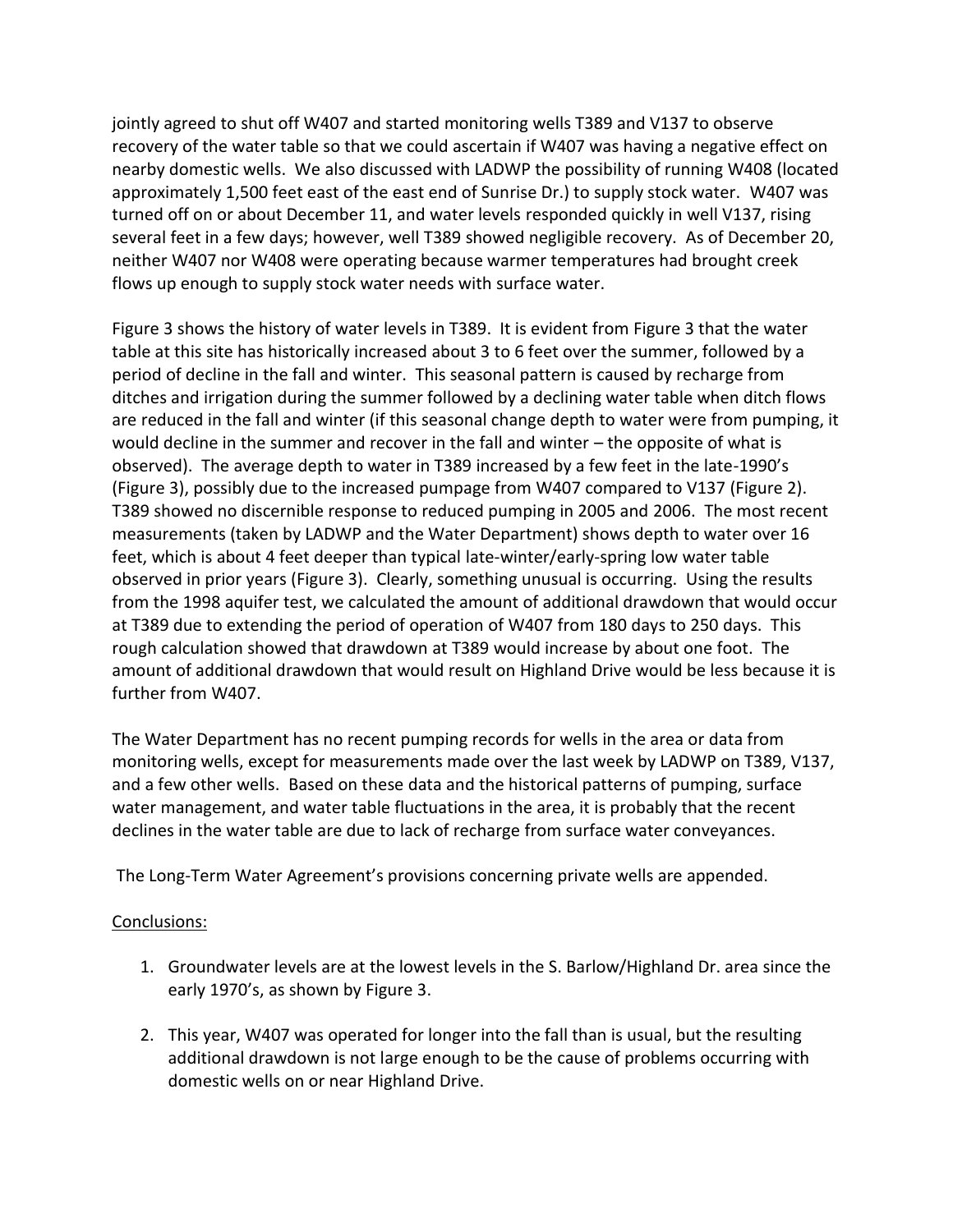- 3. Water Department and LADWP staff agree that W407 does not appear to be the cause of the lower than normal groundwater levels currently present in this area.
- 4. Flows in ditches in the Highland Drive/Sierra Vista/Sunset Drive area were cut off in midsummer, which likely contributed to the recent decline in water table elevation in the area.

## Appendix: Water Agreement section III.G – Private Wells

## G. PRIVATE WELLS

New wells will be sited and groundwater pumping shall be managed to avoid causing significant adverse effects on water quality or water levels in non-Department-owned wells in the Owens Valley that are attributable to groundwater pumping by the Department. Any such significant adverse effects shall be promptly mitigated by the Department. The determination of significant adverse effects shall be made by the Technical Group as provided in section IV.B below. Although this provision is intended to protect owners of wells who are not parties to this Stipulation and Order from impacts attributable to groundwater pumping by the Department, this provision is not a limitation of the legal rights of such non-parties or the parties, nor does it create a binding administrative remedy that must be pursued and exhausted prior to the exercise of any legal right by such a nonparty.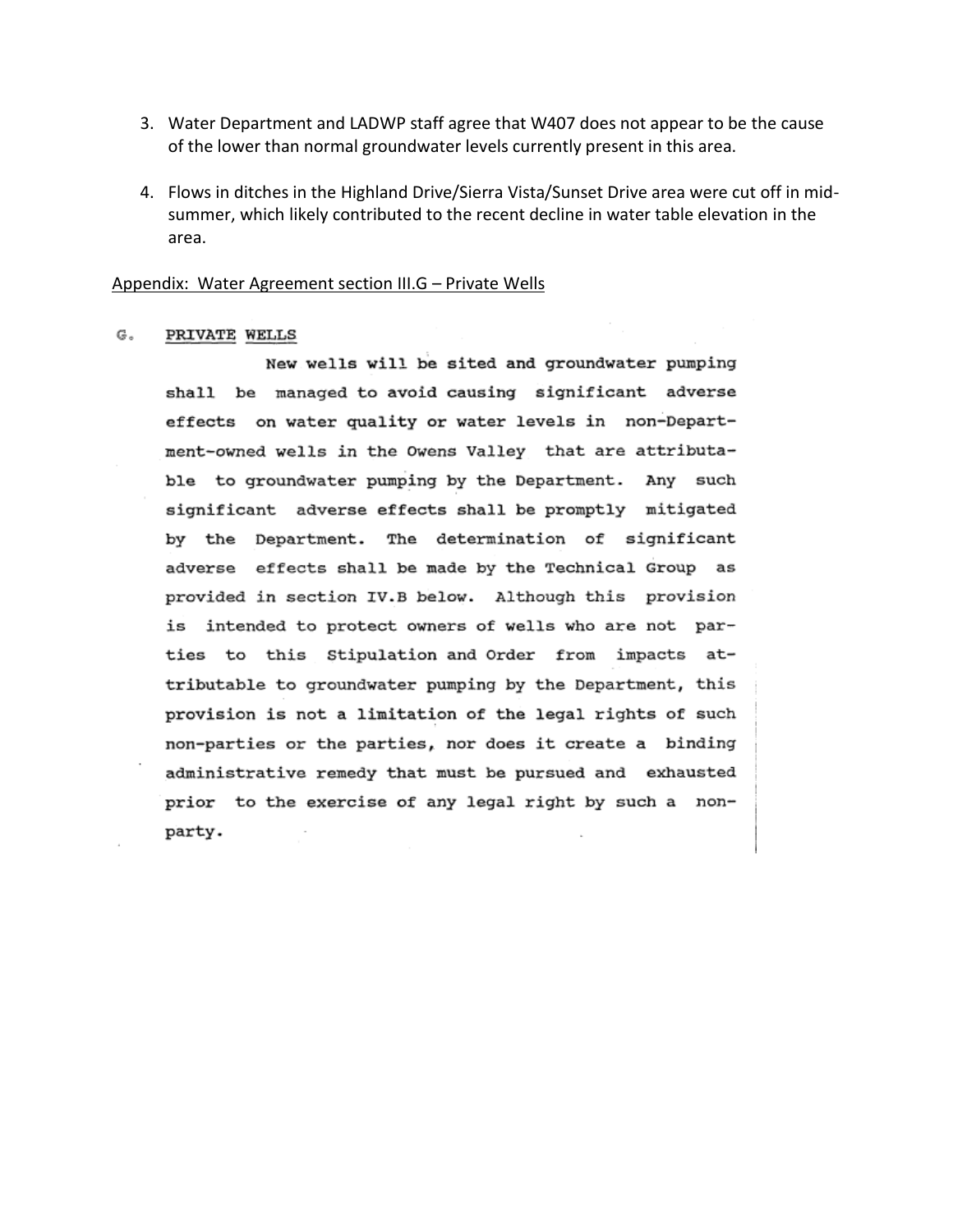

Figure 1. Highland Drive/Well W407 area.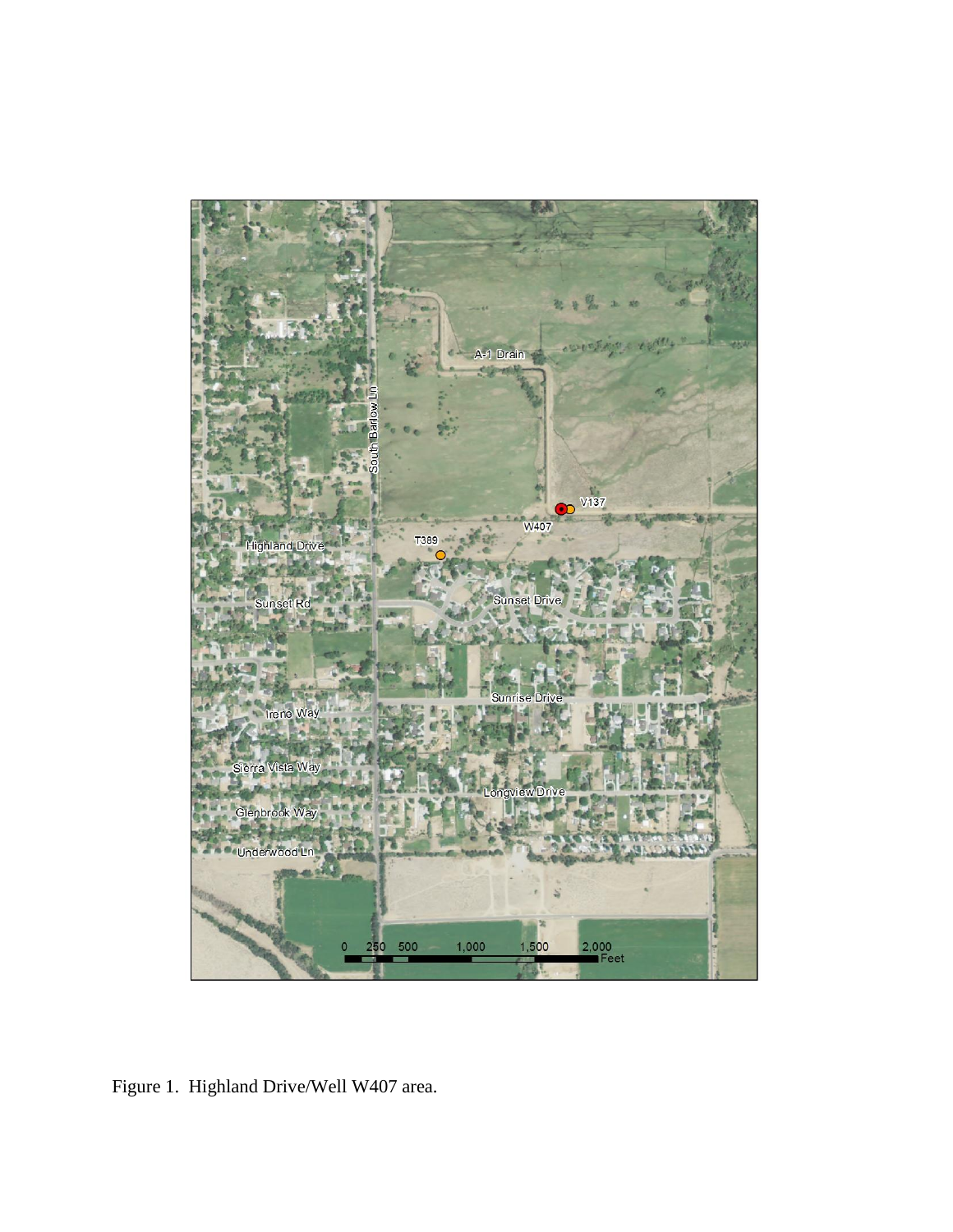

Figure 2. Pumping from Wells V137 and W407. Vertical axis is acre-feet per year.